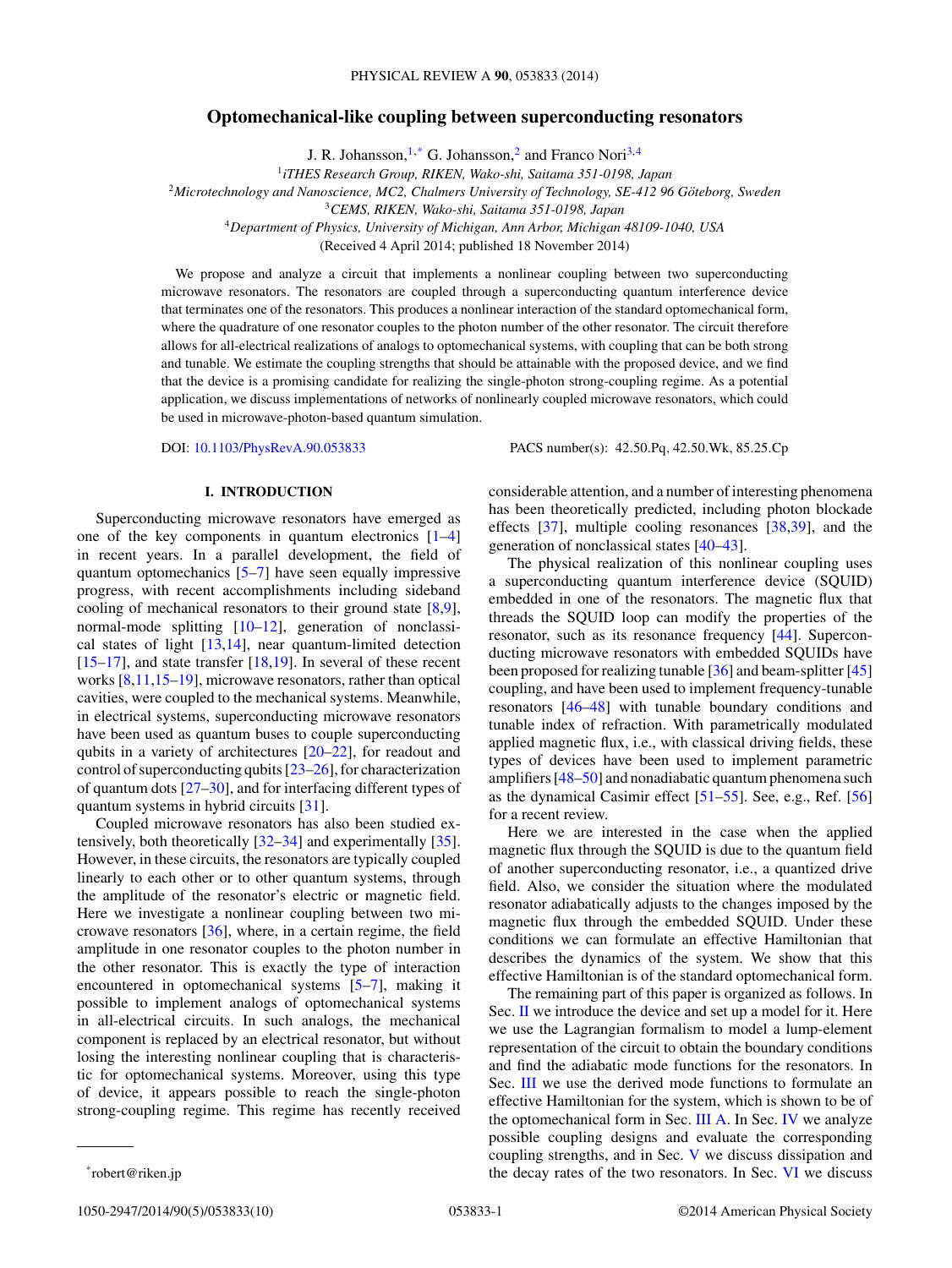<span id="page-1-0"></span>possible circuit layouts for realizing arrays of nonlinearly coupled resonators. Finally, we summarize our results in Sec. [VII.](#page-8-0)

### **II. DEVICE AND ITS CIRCUIT MODEL**

The type of device we investigate here is shown in one possible configuration in Fig. 1. Alternative configurations could also be used, with for example a SQUID located in the middle of resonator *A*, or with resonator *A* made of an array of SQUIDs. The main properties of the system would remain unchanged.

Here we focus on a quantum mechanical analysis of the device in Fig. 1. The flux through the SQUID can in a certain regime be seen as modulating the effective length of resonator *A* or, equivalently, its fundamental resonance frequency  $\omega_A$ . The flux through the SQUID is partly due to the magnetic field generated by resonator *B*. We therefore expect an interaction of the form  $a^{\dagger}a(b+b^{\dagger})$ , where *a* and *b* are the annihilation operators for resonator *A* and *B*, respectively. In the following we derive this result from a detailed quantum network analysis [\[57,58\]](#page-9-0) of the circuit.

# **A. Circuit Lagrangian**

We model the electrical circuit in Fig. 1 by decomposing it in lumped-circuit elements, as shown, for the most relevant part of the circuit, in Fig. 2. As generalized coordinates we use the magnetic node fluxes  $\Phi_n^{\alpha}$  (where  $\alpha = A, B$ ), which are related to the node voltages  $V_n^{\alpha}$  as  $\Phi_n^{\alpha} = \int_0^t dt' V_n^{\alpha}(t'),$ and to the gauge-invariant superconducting node phases  $\varphi_n^{\alpha}$  =  $2\pi \Phi_n^{\alpha}/\Phi_0$ . In terms of these coordinates, the Lagrangian of



FIG. 1. (Color online) Schematic illustration of the system, which consists of two superconducting transmission-line resonators *A* and *B*. The resonators are coupled to each other through the SQUID terminating resonator *A*. The coupling mechanism is the following: part of the magnetic field generated by the signal in resonator *B* threads the SQUID loop that terminates resonator *A*, changing the phase across the SQUID. This phase determines the boundary condition for resonator *A*. The result is an interaction where the amplitude of resonator *B* couples to the photon number of resonator *A*.



FIG. 2. Circuit diagram of the coupler part of the circuit in Fig. 1, where resonator *B* meets the SQUID embedded in resonator *A*.

the circuit can be written as

$$
\mathcal{L} = \mathcal{L}_A + \mathcal{L}_B + \mathcal{L}_S, \tag{1}
$$

where

$$
\mathcal{L}_{\alpha} = \frac{1}{2} \sum_{n=1}^{N_{\alpha}} \left( \Delta x C_0^{\alpha} (\dot{\Phi}_n^{\alpha})^2 - \frac{(\Phi_{n+1}^{\alpha} - \Phi_n^{\alpha})^2}{\Delta x L_0^{\alpha}} \right), \quad (2)
$$

$$
\mathcal{L}_{\rm S} = \frac{1}{2} C_J (\dot{\Phi}_J)^2 + E_J (\Phi_{\rm ext}) \cos \left( 2\pi \frac{\Phi_J}{\Phi_0} \right). \tag{3}
$$

Here we have assumed that the SQUID is symmetric  $(C_{J,i} =$  $C_J/2$  and  $E_{J,i} = E_J$ ) and we have written its Lagrangian  $\mathcal{L}_S$ of the form of an effective Josephson junction with Josephson energy

$$
E_J(\Phi_{ext}) = 2E_J \left| \cos \left( \pi \frac{\Phi_{ext}}{\Phi_0} \right) \right|.
$$
 (4)

In the following we also assume that the two transmission lines are identical, with  $C_0^{\alpha} = C_0$  and  $L_0^{\alpha} = L_0$ .

From the circuit Lagrangian, we obtain equations of motion for flux nodes  $\Phi_n^{\alpha}$ . In the continuum limit,  $\Delta x \to 0$ , the resulting flux fields  $\Phi_A(x,t)$  and  $\Phi_B(x,t)$  are found to obey the one-dimensional massless Klein-Gordon wave equation, which has a continuum of independent plane-wave solutions propagating in the positive and negative direction, respectively. We can therefore write the quantum-mechanical representation of the flux field as

$$
\Phi(x) = \sqrt{\frac{Z_0 \hbar}{4\pi}} \int_{-\infty}^{\infty} \frac{d\omega}{\sqrt{|\omega|}} [a_R(\omega) e^{-i(-k_\omega x + \omega t)} + a_L(\omega) e^{-i(k_\omega x + \omega t)}],
$$
\n(5)

where  $a_L(\omega)$  and  $a_R(\omega)$  are annihilation operators for the fields propagating in the negative and positive *x* direction, respectively, satisfying the commutation relation  $[a_L(\omega), a_L^{\dagger}(\omega')] = [a_R(\omega), a_R^{\dagger}(\omega')] = \delta(\omega - \omega'),$  and  $a_L(-\omega) = a_L^{\dagger}(\omega)$ ,  $a_R(-\omega) = a_R^{\dagger}(\omega)$ . Here,  $Z_0 = \sqrt{L_0/C_0}$  is the characteristic impedance,  $k_{\omega} = \omega/v$  is the wave number, and  $v = 1/\sqrt{L_0 C_0}$  the propagation speed of the signal in the transmission line. At the boundaries, i.e., at  $x = 0$  and  $x = d_A$ for resonator *A*, and at  $x = 0$  and  $x = d_B$  for resonator *B* (see Fig. 1), the equations of motion define the boundary conditions for the continuum fields  $\Phi_A(x)$  and  $\Phi_B(x)$ . These boundary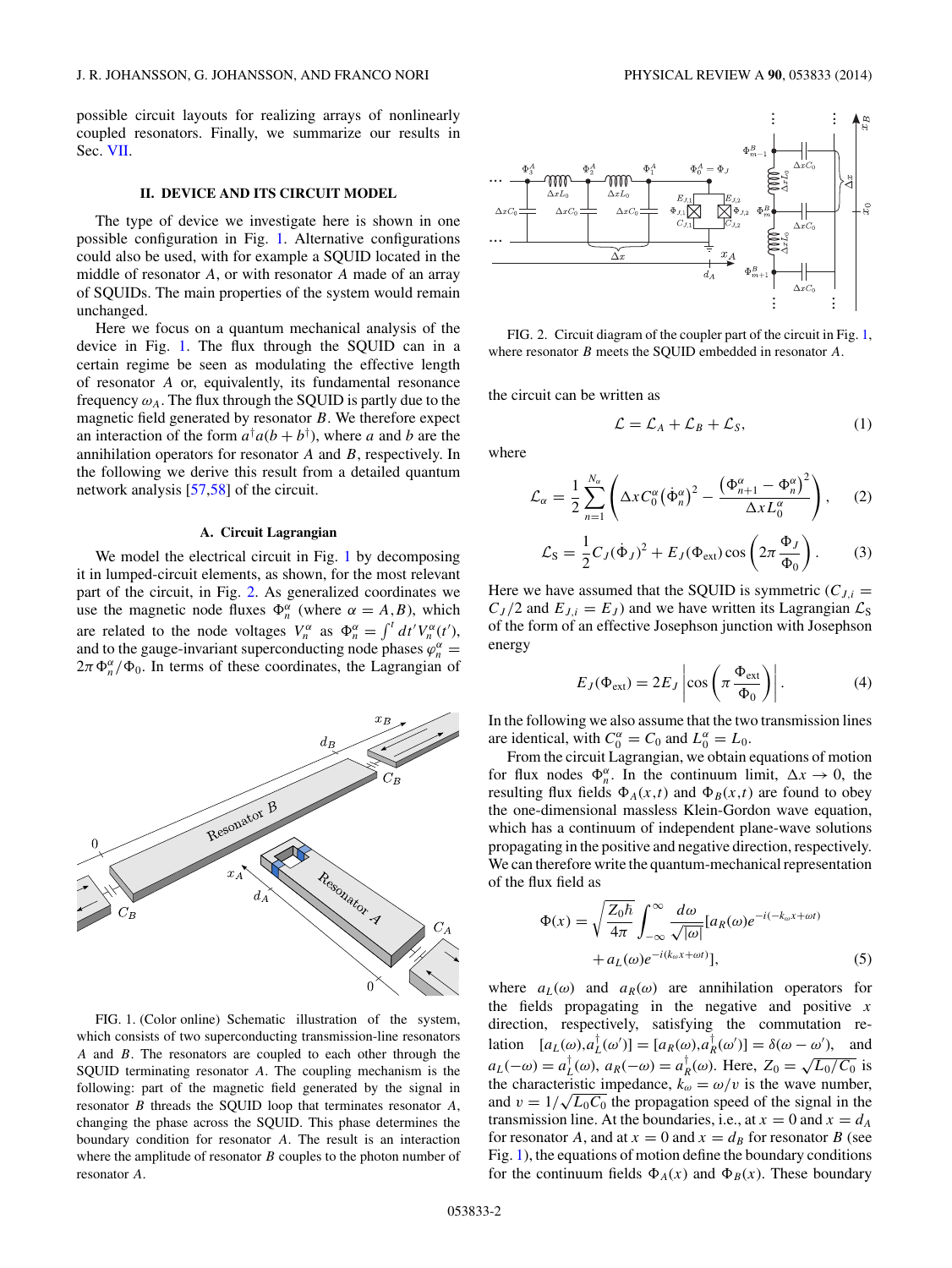<span id="page-2-0"></span>conditions can be used to derive the mode functions for the resonators.

#### **B. Boundary conditions**

In this section we write down the boundary conditions for the two sides of the two resonators. Here we assume that the two resonators have well-defined resonance frequencies, i.e., their quality factors are high, and the capacitive coupling to the external transmission lines shown in Fig. [1](#page-1-0) can be neglected (that is, we consider the limit  $C_{A,B} \to 0$ ). In this limit, the boundary conditions therefore correspond to that of an open-ended resonator. Finite capacitances  $C_{A,B}$  result in a broadening and small frequency shifts of each mode (see, e.g., Ref. [\[52\]](#page-9-0), and also Sec. [V,](#page-6-0) where we further discuss dissipation and the decay rates of the resonators).

### *1. Resonator A*

In the limit  $C_A \rightarrow 0$ , resonator *A* is open ended at  $x = 0$ (see Fig. [1\)](#page-1-0), and the corresponding boundary condition is

$$
\partial_x \Phi_A(0,t) = 0. \tag{6}
$$

At the end terminated by the SQUID,  $x = d_A$ , the boundary condition [\[44,52\]](#page-9-0) can be written as

$$
C_J \partial_{tt} \Phi_A(d_A, t) + \left(\frac{2\pi}{\Phi_0}\right)^2 E_J(\Phi_{ext}) \Phi_A(d_A, t)
$$
  
+ 
$$
\frac{1}{L_0} \partial_x \Phi_A(d_A, t) = 0.
$$
 (7)

In general, the SQUID that terminates resonator *A* is a dynamical system of its own, and its energy-level spectrum is anharmonic due to the  $cos(\Phi_J)$  dependence in its potential. However, in the considered parameter regime where  $\Phi_J/\Phi_0$  < 1, the nonlinearity is small and the first excited state is characterized by the SQUIDs plasma frequency  $\omega_p$  =  $2\pi\sqrt{E_J/\Phi_0^2C_J}$ . If the plasma frequency of the SQUID is large compared to the frequencies of the relevant modes in resonator *A*, then the SQUID remains adiabatically in its ground state and can be described as a lumped-circuit element. In experiments with SQUID-terminated transmission lines [\[47,54\]](#page-9-0), the plasma frequency of the SQUID can be made relatively high (∼70 GHz or higher), which is large compared to the typical frequencies of photons in the transmission line (order of 10 GHz, or less). These studies have experimentally demonstrated that the lumped-circuit element model of the SQUID in this type of system can be a good approximation. In this case, we can neglect the first term in the boundary condition Eq. (7), and write

$$
\Phi_A(d_A, t) + \Delta d(\Phi_{ext}) \partial_x \Phi_A(d_A, t) = 0,\tag{8}
$$

where

$$
\Delta d(\Phi_{\text{ext}}) = \left(\frac{\Phi_0}{2\pi}\right)^2 \frac{1}{L_0 E_J(\Phi_{\text{ext}})}.
$$
\n(9)

This can be interpreted as an effective length that can be tuned by the externally applied magnetic flux  $\Phi_{ext}$ . If this effective length is small compared to the length scale at which  $\Phi_A(x)$ varies substantially, i.e., small compared to the wavelength, then Eq. (8) can be viewed as a differential. If we imagine that the transmission line uniformly extends beyond the point  $x = d_A$  for an additional length  $\Delta d(\Phi_{ext})$ , we can then rewrite the boundary condition Eq.  $(8)$  on the simple form

$$
\Phi_A(d_{\text{eff}}(\Phi_{\text{ext}}),t) = 0,\tag{10}
$$

where we have introduced the new effective tunable length of resonator *A*

$$
d_{\text{eff}}(\Phi_{\text{ext}}) = d_A + \Delta d(\Phi_{\text{ext}}).
$$
 (11)

## *2. Resonator B*

In the limit  $C_B \rightarrow 0$ , resonator *B* is open ended at both  $x =$ 0 and  $x = d_B$  (see Fig. [1\)](#page-1-0), and the corresponding boundary conditions are therefore

$$
\partial_x \Phi_B(0,t) = 0,\tag{12}
$$

$$
\partial_x \Phi_B(d_B, t) = 0. \tag{13}
$$

#### **C. SQUID biasing and effective length**

The externally applied magnetic flux,  $\Phi_{ext}$ , is partly produced by the field of resonator *B*, and partly by a static background flux,  $\Phi_{ext}^0$ . Here we assume that the physical dimension of SQUID loop is small compared to the typical length scale at which the field in resonator *B* varies. We can then decompose the externally applied magnetic flux in a static bias and a small deviation,

$$
\Phi_{\text{ext}} = \Phi_{\text{ext}}^0 + \Delta \Phi_{\text{ext}}, \tag{14}
$$

where the small deviation  $\Delta \Phi_{ext}$  is a function of the field amplitude at a single point  $x_0$  in resonator  $B$ . For now we are not concerned with the detailed form of  $\Delta \Phi_{ext}$ , and we only require it to be small compared to  $\Phi_0$ . Under this condition we can expand the effective Josephson energy of the SQUID, Eq. [\(4\)](#page-1-0), for  $\Phi_{ext}^0 \in [0, \Phi_0/2]$ , as

$$
E_J(\Phi_{\text{ext}}) \approx E_J^0 - 2E_J \frac{\pi}{\Phi_0} \Delta \Phi_{\text{ext}} \sin \left( \pi \frac{\Phi_{\text{ext}}^0}{\Phi_0} \right), \quad (15)
$$

where

$$
E_J^0 = 2E_J \left| \cos \left( \pi \frac{\Phi_{\text{ext}}^0}{\Phi_0} \right) \right|.
$$
 (16)

Using Eq. (15) in the expression for the effective length associated with the SQUID, Eq. (9), we obtain

$$
\Delta d(\Phi_{ext}) \approx \left(\frac{\Phi_0}{2\pi}\right)^2 \frac{1}{L_0 E_J^0} \left[1 + \pi \frac{\Delta \Phi_{ext}}{\Phi_0} \tan \left(\pi \frac{\Phi_{ext}^0}{\Phi_0}\right)\right],\tag{17}
$$

and to simplify the expressions we write

$$
\Delta d(\Phi_{\rm ext}) = \Delta d_0(\Phi_{\rm ext}^0) + \delta d(\Phi_{\rm ext}^0) \Delta \Phi_{\rm ext},\qquad(18)
$$

with

$$
\Delta d_0 \left( \Phi_{\text{ext}}^0 \right) = \left( \frac{\Phi_0}{2\pi} \right)^2 \frac{1}{L_0 E_J^0},\tag{19}
$$

$$
\delta d(\Phi_{\text{ext}}^0) = \frac{1}{2} \left( \frac{\Phi_0}{2\pi} \right) \frac{1}{L_0 E_J^0} \tan \left( \pi \frac{\Phi_{\text{ext}}^0}{\Phi_0} \right), \qquad (20)
$$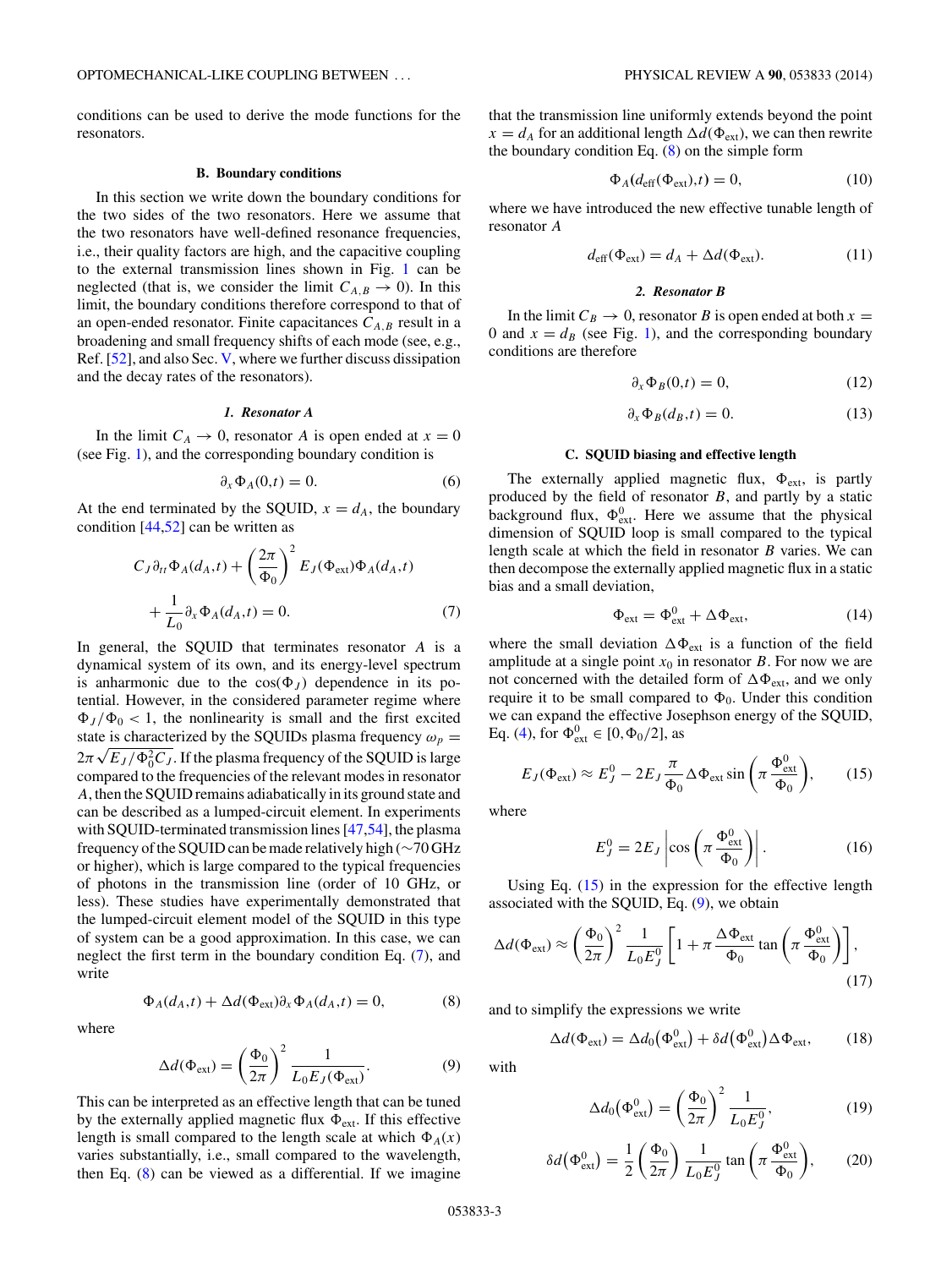<span id="page-3-0"></span>and

$$
d_{\text{eff}}(\Phi_{\text{ext}}) = d_{\text{eff}}^{0}(\Phi_{\text{ext}}^{0}) + \delta d(\Phi_{\text{ext}}^{0}) \Delta \Phi_{\text{ext}}, \quad (21)
$$

$$
d_{\text{eff}}^0(\Phi_{\text{ext}}^0) = d_A + \Delta d_0(\Phi_{\text{ext}}^0). \tag{22}
$$

## **D. Fields and modes**

Given the quantum description of the flux field in the two resonators given in Eq. [\(5\)](#page-1-0), we are now interested in using the boundary conditions given in the previous section to derive the adiabatic modes for the two resonators.

#### *1. Resonator A*

With the two boundary conditions, Eqs. [\(6\)](#page-2-0) and [\(7\)](#page-2-0), corresponding to an open and a short circuit, respectively, resonator *A* becomes a *λ/*4 resonator. In particular, imposing the two boundary conditions results in the constraint  $cos[k_{\omega}^{A}d_{\text{eff}}(\Phi_{ext})] = 0$ , which is satisfied with the frequencies  $\omega_n^A = \frac{\pi}{2}(2n+1)v/d_{\text{eff}}(\Phi_{\text{ext}})$ . The field, written in terms of the corresponding discrete mode functions, becomes

$$
\Phi_A(x,t) = \sqrt{\frac{Z_0 \hbar}{2\pi}} \sum_n \sqrt{\frac{\omega_{d_A}}{\omega_n^A}} \cos\left(\frac{\pi (2n+1)x}{2d_{\text{eff}}(\Phi_{\text{ext}})}\right)
$$

$$
\times (a_n e^{-i\omega_n^A t} + \text{H.c.}), \qquad (23)
$$

where  $\omega_{d_A} = 2\pi v/d_{\text{eff}}(\Phi_{\text{ext}})$  is the full-wavelength frequency of the resonator of length  $d_{\text{eff}}(\Phi_{\text{ext}})$ , and  $a_n$  is the annihilation operator of the *n*th mode, which satisfies  $[a_n, a_m] = \delta_{nm}$ . Here the field is written in terms of the instantaneous, or adiabatic, mode functions for resonator *A*, for a given applied magnetic flux  $\Phi_{\text{ext}}$ .

## *2. Resonator B*

With the two boundary conditions, Eqs.  $(12)$  and  $(13)$ , which both are open-ended terminations, resonator *B* becomes a  $\lambda/2$  resonator. In particular, imposing these two boundary conditions results in the constraint  $\sin(k_{\omega}^{B}d_{B}) = 0$ , which is satisfied with the frequencies  $\omega_n^B = \pi n v / d_B$ . Writing the field in terms of the corresponding discrete mode functions yields

$$
\Phi_B(x,t) = \sqrt{\frac{Z_0 \hbar}{2\pi}} \sum_n \sqrt{\frac{\omega_{d_B}}{\omega_n^B}} \cos\left(\frac{\pi n x}{d_B}\right)
$$

$$
\times (b_n e^{-i\omega_n^B t} + \text{H.c.}), \tag{24}
$$

where  $\omega_{d} = 2\pi v/d_B$ , and  $b_n$  is the annihilation operator of the *n*th mode, satisfying  $[b_n, b_m] = \delta_{nm}$ .

## **III. EFFECTIVE HAMILTONIAN**

Using the adiabatic modes derived in the previous section, and their corresponding annihilation operators, we can write the Hamiltonian for the two resonators of the form

$$
H = \sum_{n} \hbar \omega_n^A a_n^{\dagger} a_n + \sum_{n} \hbar \omega_n^B b_n^{\dagger} b_n.
$$
 (25)

Assuming that  $\delta d(\Phi_{ext}^0) \Delta \Phi_{ext} \ll d_{eff}^0(\Phi_{ext})$ , which implies that the optical length modulation is small compared to the

total optical length of resonator  $A$ , we can now use Eq.  $(21)$  to write the mode frequencies for resonator *A* as

$$
\omega_n^A = \frac{\pi}{2} \frac{(2n+1)v}{d_{\text{eff}}^0(\Phi_{\text{ext}}^0) + \delta d(\Phi_{\text{ext}}^0) \Delta \Phi_{\text{ext}}}
$$

$$
\approx \tilde{\omega}_n^A \left( 1 - \frac{\delta d(\Phi_{\text{ext}}^0)}{d_{\text{eff}}^0(\Phi_{\text{ext}}^0)} \Delta \Phi_{\text{ext}} \right), \tag{26}
$$

where  $\tilde{\omega}_n^A = \frac{\pi}{2} (2n+1) v/d_{\text{eff}}^0(\Phi_{\text{ext}}^0)$ . Inserting this expression in the Hamiltonian Eq.  $(25)$ , we obtain an effective Hamiltonian

$$
H = \sum_{n} \hbar \tilde{\omega}_{n}^{A} a_{n}^{\dagger} a_{n} + \sum_{n} \hbar \omega_{n}^{B} b_{n}^{\dagger} b_{n}
$$

$$
- \sum_{n} \hbar \omega_{n}^{A} \frac{\delta d(\Phi_{ext}^{0})}{d_{\text{eff}}^{0}(\Phi_{ext}^{0})} \Delta \Phi_{ext} a_{n}^{\dagger} a_{n}.
$$
 (27)

This Hamiltonian is valid when the modes of resonator *A* instantaneously adjust to changes in the applied magnetic flux  $\Delta\Phi_{\rm ext}$ , which are due to the dynamics of the field in resonator *B*. This is the case for the lowest few modes of resonator *A* when  $\omega_A \gg \omega_B$ , and when resonator *B* is not very strongly excited. In this case, the optical length modulation is small compared to the wavelength of the relevant modes in *A*, and the round-trip time of the electromagnetic signal in resonator *A* is much shorter than the time scale of variation in resonator *B*. The retardation effects due the changing boundary condition of resonator *A* can then be neglected [\[59\]](#page-9-0). This adiabatic approximation thus requires that the frequency shift due to the third term in Eq. (27) is small compared to the resonance frequencies  $\omega_n^A$ .

We now assume that the deviation of the external bias flux from the static bias  $\Phi_{ext}^0$  takes the form

$$
\Delta \Phi_{ext} = \Phi_0 \sum_n G_n (b_n + b_n^{\dagger}), \qquad (28)
$$

where  $G_n$  is the effective coupling strength between the *n*th mode and the SQUID, including for example geometric factors, and the normalized mode amplitude at the point of the SQUID. This form will be motivated later when explicit coupling geometries are considered. With this form of  $\Delta \Phi_{ext}$ , the effective Hamiltonian takes the form

$$
H = \sum_{n} \hbar \tilde{\omega}_{n}^{A} a_{n}^{\dagger} a_{n} + \sum_{n} \hbar \omega_{n}^{B} b_{n}^{\dagger} b_{n}
$$

$$
- \sum_{n} \hbar \tilde{\omega}_{n}^{A} \frac{\delta d(\Phi_{ext}^{0})}{d_{\text{eff}}^{0}(\Phi_{ext}^{0})} \Phi_{0} \sum_{m} G_{m} (b_{m} + b_{m}^{\dagger}) a_{n}^{\dagger} a_{n}.
$$
(29)

#### **A. Optomechanical Hamiltonian**

If we restrict the dynamics of the system to only involve the two fundamental modes (i.e., by not exciting any higher modes), we obtain a simplified two-mode Hamiltonian

$$
H = \hbar \omega_A a^{\dagger} a + \hbar \omega_B b^{\dagger} b - \hbar g_0 a^{\dagger} a (b + b^{\dagger}), \qquad (30)
$$

where, for brevity, we have dropped the indices on the annihilation operators and the mode frequencies. Here

$$
g_0 = \omega_A F(\Phi_{\text{ext}}^0) G_1 \tag{31}
$$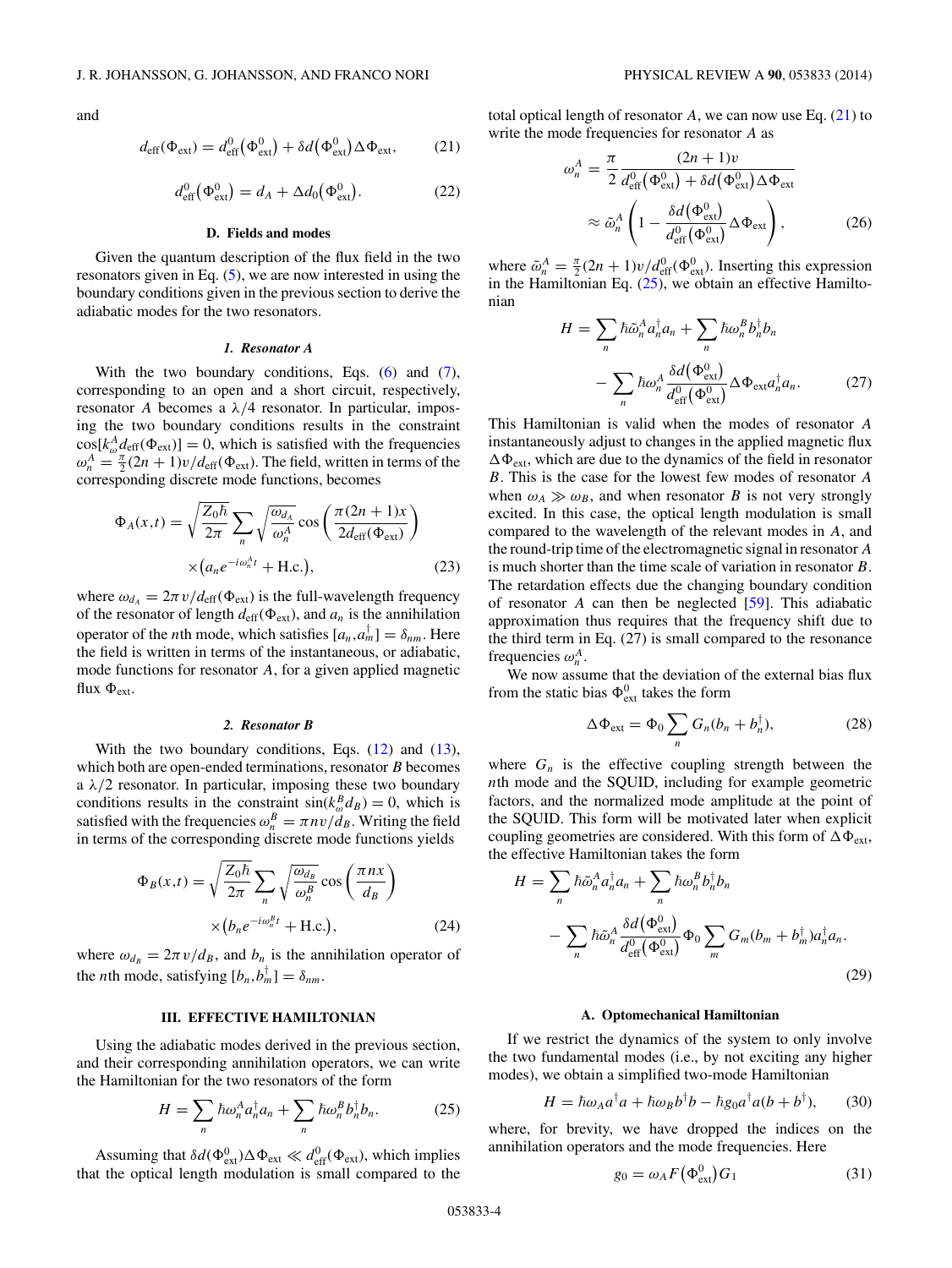<span id="page-4-0"></span>is the coupling strength between the two resonators, and

$$
F(\Phi_{\text{ext}}^0) = \Phi_0 \frac{\delta d(\Phi_{\text{ext}}^0)}{d_{\text{eff}}^0(\Phi_{\text{ext}}^0)}.
$$
 (32)

The coupling strength is comprised of two factors, in addition to the frequency factor  $\omega_A$ : (i) a factor  $F(\Phi_{ext}^0)$  that depends on the properties and the bias conditions of the SQUID, and (ii) a factor  $G_1$  that depends on the geometric arrangement of the SQUID and the resonators. To produce a large coupling strength we are interested in maximizing both of these factors.

The Hamiltonian Eq.  $(30)$  is of the standard optomechanical form, and the device we consider here is therefore analogous with an optomechanical system. However, in contrast to an optomechanical system, here both resonators are electrical and the fundamental nonlinear interaction strength  $g_0$  can be tuned by changing the flux bias  $\Phi_{ext}^0$ .

As in the optomechanical case [\[6\]](#page-8-0), we have in the derivation of Hamiltonian Eq. [\(30\)](#page-3-0) assumed that  $\omega_A \gg \omega_B$ , so that the field in resonator *A* adiabatically adjusts to the parametrically changing resonance frequency due to the dynamics of resonator *B*. We can compensate for the difference in frequencies by applying a driving field on resonator *A*, with frequency *ωd* and amplitude  $\epsilon_A$ ,

$$
H = \hbar \omega_A a^{\dagger} a + \hbar \omega_B b^{\dagger} b - \hbar g_0 a^{\dagger} a (b^{\dagger} + b) + \hbar (\epsilon_A a e^{-i\omega_d t} + \epsilon_A^* a^{\dagger} e^{i\omega_d t}),
$$
(33)

and applying the unitary transformation  $U = \exp[i\omega_d a^\dagger a t]$ , which makes the drive terms time independent,

$$
H = \hbar \Delta_A a^{\dagger} a + \hbar \omega_B b^{\dagger} b - \hbar g_0 a^{\dagger} a (b^{\dagger} + b) + \hbar (\epsilon_A a + \epsilon_A^* a^{\dagger}).
$$
 (34)

Here  $\Delta_A = \omega_A - \omega_d$ , and if we choose  $\Delta_A = \omega_B$ , i.e.,  $\omega_d = \omega_A - \omega_B$ , the two resonators are effectively resonant. Furthermore, if the amplitude of the applied driving field  $\epsilon_A$ is large, we can linearize the coupling by applying the unitary displacement transformation  $D(\alpha) = \exp[\alpha a^{\dagger} - \alpha^* a]$ , where  $\alpha = \epsilon_A/\Delta_A$ , and neglecting the term  $\bar{h}g_0a^{\dagger}a(b^{\dagger}+b)$ . The linearized Hamiltonian is

$$
H = \hbar \Delta_A a^{\dagger} a + \hbar \omega_B b^{\dagger} b + \hbar g_0 \alpha (a + a^{\dagger}) (b + b^{\dagger})
$$
  
-  $\hbar g_0 |\alpha|^2 (b + b^{\dagger}),$  (35)

and here the strength of the effective linear coupling,  $g_0\alpha$ , is proportional to the driving amplitude. This is commonly used in optomechanics to enhance the coupling strength when the fundamental coupling strength  $g_0$  itself is too small. This linear coupling regime has several important applications [\[6,7\]](#page-8-0), including state transfer, sideband cooling, and parametric amplification. Also, in hybrid electro-optomechanical systems, it has been shown that strong Kerr nonlinearities can be realized in this weak-coupling regime [\[60\]](#page-9-0).

If, on the other hand, the fundamental coupling strength  $g_0$  is comparable to  $\omega_B$ , it is instructive to apply the unitary transformation  $U = \exp[-g_0 a^{\dagger} a (b^{\dagger} - b) / \omega_B]$ , after which the Hamiltonian Eq. [\(30\)](#page-3-0) takes the form

$$
H = \hbar \Delta_A a^{\dagger} a + \hbar \omega_B b^{\dagger} b + \hbar \frac{g_0^2}{\omega_B} (a^{\dagger} a)^2. \tag{36}
$$

This Hamiltonian includes a nonlinear Kerr term, i.e., an effective photon-photon interaction term, with coupling strength  $g_0^2/\omega_B$ . This regime has recently been actively studied theoretically in optomechanics [\[37–](#page-8-0)[39\]](#page-9-0), and it has been shown to feature interesting phenomena, such as photon blockade effects [\[37\]](#page-8-0), and multiple cooling resonances [\[39\]](#page-9-0), and allowing for the generation of nonclassical states [\[40–43\]](#page-9-0).

# **IV. COUPLING STRENGTH**

In this section, we explicitly evaluate the coupling strength *g*<sup>0</sup> for two possible coupling geometries. We first turn our attention to the factor  $F(\Phi_{ext})$ , which only depends on the properties and the bias conditions of the SQUID. The explicit form of  $F(\Phi_{ext})$  is

$$
F(\Phi_{ext}) = \pi \frac{\Delta d_0(\Phi_{ext})}{d_A + \Delta d_0(\Phi_{ext})} \tan \left(\pi \frac{\Phi_{ext}}{\Phi_0}\right), \quad (37)
$$

which is shown graphically in Fig. 3. It is clear that  $F(\Phi_{ext})$ can be made small by tuning  $\Phi_{ext}$  to zero, and also that it can be tuned to the order of unity, or even much larger, by letting  $\Phi_{\text{ext}}$ approach  $\frac{1}{2}\Phi_0$ . However, when  $\Phi_{ext}$  approach  $\frac{1}{2}\Phi_0$ , the plasma frequency of the SQUID decrease rapidly, and an assumption in deriving the effective Hamiltonian was that this plasma frequency must be much larger than the resonance frequency  $\omega_A$ . This prohibits tuning  $\Phi_{ext}$  too close to  $\frac{1}{2}\Phi_0$ . However, with reasonable values of  $\Phi_{ext}/\Phi_0$  it is realistic to obtain  $F(\Phi_{ext})$ of the order of 1 (e.g.,  $\Phi_{ext}/\Phi_0 \approx 0.3{\text -}0.4$ ). With an increased plasma frequency of the SQUID, i.e., a large Josephson energy  $E_J$ ,  $\Phi_{ext}$  could possibly be further increased.

In addition to the factor  $F(\Phi_{ext})$ , the coupling strength Eq.  $(31)$  also contains the factor  $G_1$ , which depends on the detailed geometry of the coupling. Below we estimate the numerical values of  $G_1$  for two possible geometries shown in Fig. [4.](#page-5-0)

#### **A. Inductive coupling**

A schematic illustration of a coupling design where the magnetic field of resonator *B* couples inductively to the SQUID loop is shown in Fig.  $4(a)$ . An exact calculation of the coupling strength for this design would require detailed modeling of how the magnetic field extends around the



FIG. 3. (Color online)  $\Phi_{ext}$  dependence of the factor  $F(\Phi_{ext})$  that appears in the coupling strength [see Eq. [\(31\)](#page-3-0)].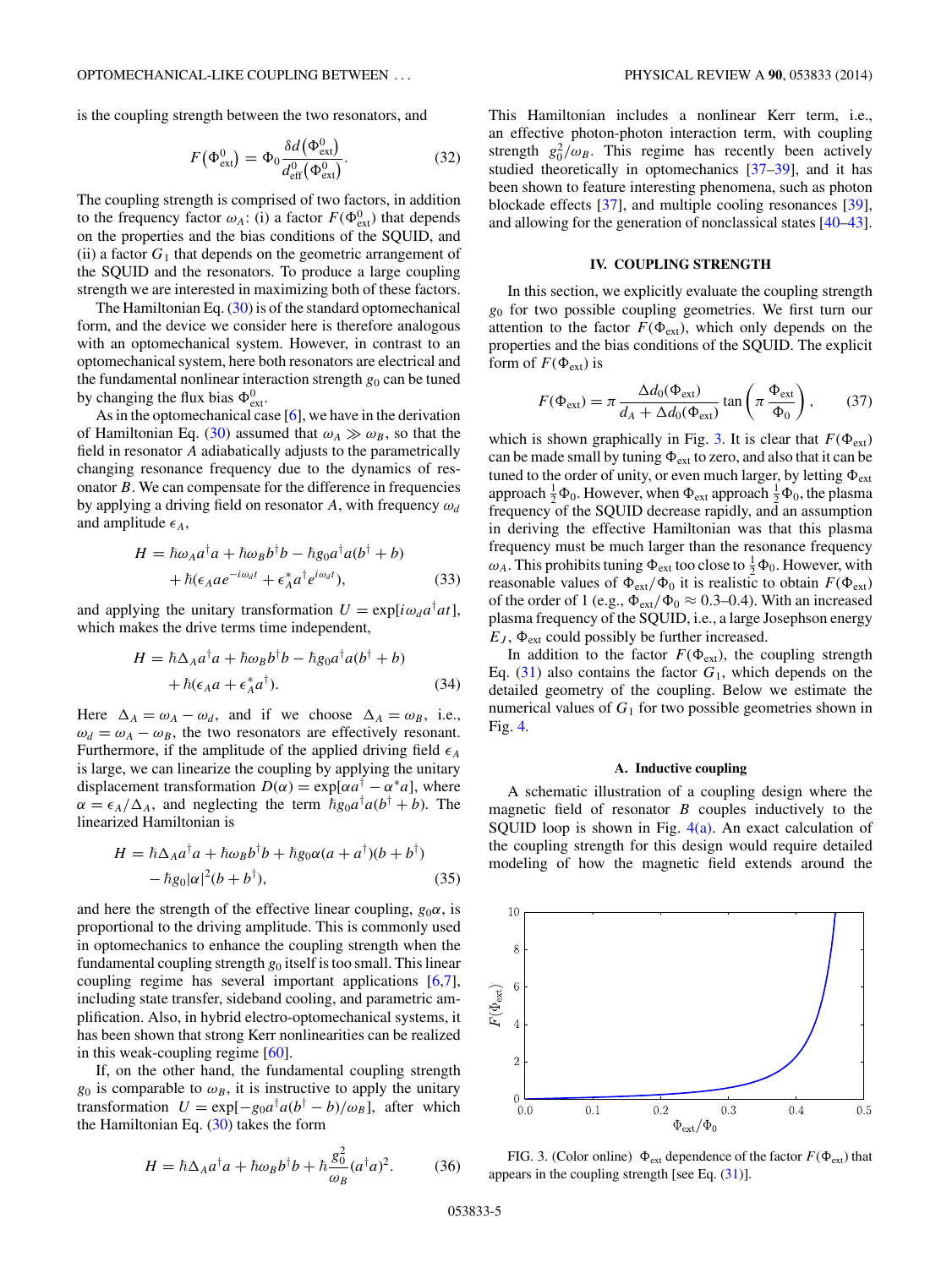<span id="page-5-0"></span>

FIG. 4. (Color online) Two possible coupling geometries. (a) An inductive coupling design, where the magnetic field from resonator *B* couples inductively to the SQUID loop. (b) An alternative coupling design, with potentially larger coupling strength, where the SQUID loop is galvanically connected to resonator *B*.

microstrips that define the microwave resonators. However, an estimate of the coupling strength can be obtained by assuming that the magnetic field  $B(x,r)$  takes the form of that surrounding a perfect line conductor. In this case

$$
B(x,r) = \frac{\mu_0 I_B(x)}{2\pi r},
$$
\n(38)

where *r* is the radial distance from the conductor,  $I_B(x)$  is the current at position *x*, and  $\mu_0$  is the permeability of free space. The current  $I_B(x)$  can be evaluated using the expression for the field in terms of the mode functions, Eq. [\(24\)](#page-3-0),

$$
I_B(x_0) = -L_0^{-1} \partial_x \Phi_B(x_0) = L_0^{-1} \sqrt{\frac{Z_0 \hbar}{2\pi}} \sum_n \sqrt{\frac{\omega_{d_B}}{\omega_B^B}} \frac{\pi n}{d_B}
$$

$$
\times \sin\left(\frac{\pi n x_0}{d_B}\right) \left(b_n e^{-i\omega_n^B t} + \text{H.c.}\right). \tag{39}
$$

The strongest coupling strength (for the fundamental mode  $n = 1$ , as well as other odd-*n* modes) is obtained by placing resonator *A* so that it couples to resonator *B* at the midpoint  $x_0 = d_B/2$ , in which case we have

$$
I_B(x_0) = L_0^{-1} \sqrt{\frac{Z_0 \hbar}{2\pi}} \frac{1}{d_B} \sum_n \sqrt{\frac{\omega_{d_B}}{\omega_n^B}} \pi n
$$
  
 
$$
\times \sin\left(\frac{\pi n}{2}\right) (b_n e^{-i\omega_n^B t} + \text{H.c.}). \tag{40}
$$

The magnetic flux through the SQUID due to the field from the resonator *B* can be written

$$
\Delta \Phi_{ext} = \int_{S} B \, dS = \int_{d_1}^{d_2} dr \int_{x_0}^{x_0 + \Delta} dx \, B(x, r), \qquad (41)
$$

and assuming that  $I_B(x)$  is constant over  $[x_0, x_0 + \Delta]$ , we obtain

$$
\Delta \Phi_{\text{ext}} = \Delta \frac{\mu_0 I_B(x_0)}{2\pi} \int_{d_1}^{d_2} \frac{dr}{r} = \Delta \frac{\mu_0 I_B(x_0)}{2\pi} \ln(d_2/d_1).
$$
\n(42)

Using the expression for the current given in Eq.  $(39)$ , we have

$$
\Delta \Phi_{ext} = \frac{\mu_0 \Delta \ln(d_2/d_1)}{2L_0 d_B} \sqrt{\frac{Z_0 \hbar}{2\pi}} \sum_n \sqrt{\frac{\omega_{d_B}}{\omega_n^B}} n
$$

$$
\times \sin\left(\frac{\pi n}{2}\right) \left(b_n e^{-i\omega_n^B t} + \text{H.c.}\right). \tag{43}
$$

This can be written of the form of Eq. [\(28\)](#page-3-0) with

$$
G_n^{\text{ind}} = \frac{\mu_0 \Delta n \ln(d_2/d_1)}{2L_0 \Phi_0 d_B} \sqrt{\frac{Z_0 \hbar \omega_{d_B}}{2\pi} \sin\left(\frac{\pi n}{2}\right)},\qquad(44)
$$

and, in particular, for the fundamental mode  $(n = 1)$ , in which we are most interested, we have

$$
G_1^{\text{ind}} = \mu_0 L_0^{-1} \ln(d_2/d_1) \frac{\Delta}{2d_B} \frac{1}{\Phi_0} \sqrt{\frac{Z_0 \hbar}{2\pi}} \sqrt{\frac{\omega_{d_B}}{\omega_1^B}}.
$$
 (45)

## **B. Galvanic coupling**

An alternative coupling design, which could produce stronger coupling, is shown in Fig.  $4(b)$ . In this case, part of the SQUID loop is galvanically connected to resonator *B*, and the fluxoid quantization condition for the SQUID loop is

$$
\Phi_{ext} = \Phi_{J,1} - \Phi_{J,2} + \Phi_B(x_0 + \Delta) - \Phi_B(x_0).
$$
 (46)

Assuming that the field in the resonator *B* varies only slightly between  $x_0$  and  $x_0 + \Delta$ , we can linearize and write the difference  $\Phi_B(x_0 + \Delta) - \Phi_B(x_0)$  in Eq. (46) as a differential,

$$
\Phi_{ext} = \Phi_{J,1} - \Phi_{J,2} + \Delta \partial_x \Phi_B(x_0). \tag{47}
$$

We can now use this constraint to proceed as usual and eliminate one phase variable, and introduce the new variable  $\Phi_J$  for the remaining SQUID degree of freedom

$$
\Phi_{J,1} = \Phi_J + \frac{1}{2} \left[ \Phi_{\text{ext}} - \Delta \partial_x \Phi_B(x_0) \right],\tag{48}
$$

$$
\Phi_{J,2} = \Phi_J - \frac{1}{2} \left[ \Phi_{\text{ext}} - \Delta \partial_x \Phi_B(x_0) \right]. \tag{49}
$$

Here we identify  $\Delta \Phi_{ext} = -\Delta \partial_x \Phi_B(x_0)$ , and using the expression for the field of resonator  $B$ , Eq.  $(24)$ , we obtain

$$
\Delta \Phi_{ext} = \frac{\Delta}{d_B} \sqrt{\frac{Z_0 \hbar}{2\pi}} \sum_n \sqrt{\frac{\omega_{d_B}}{\omega_n^B}} \pi n
$$

$$
\times \sin\left(\frac{\pi n x_0}{d_B}\right) \left(b_n e^{-i\omega_n^B t} + \text{H.c.}\right), \qquad (50)
$$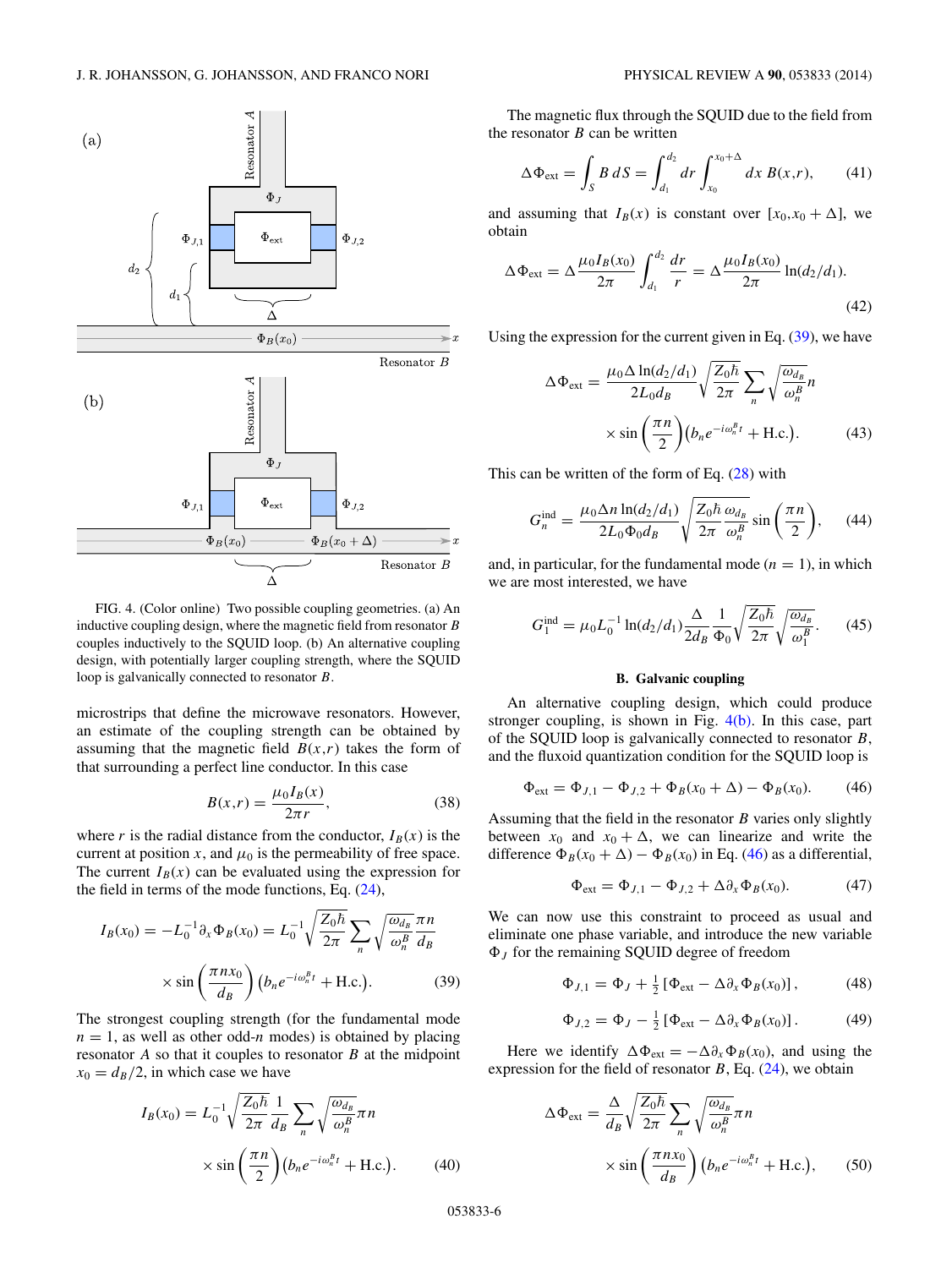<span id="page-6-0"></span>

FIG. 5. (Color online) Normalized coupling strength  $g_0/\omega_A$  as a function of the external flux bias  $\Phi_{ext}$ , for the galvanic (blue solid) and inductive (green dashed) coupling designs. The parameters used to evaluate Eq. (54) were  $Z_0 \approx 50 \Omega$ ,  $\omega_A = 10 \text{ GHz}$ ,  $\omega_B = 1 \text{ GHz}$ ,  $d_A =$  $d_B/20 = 3$  mm,  $L_0 = 4.57 \times 10^{-7}$  H/m,  $C_0 = 1.46 \times 10^{-10}$  H/m,  $\Delta/d_B = 10\%$ , and  $E_J = 4.11 \times 10^{-22}$  J.

which can be written of the form of Eq.  $(28)$  with

$$
G_n^{\text{galv}} = \pi n \frac{\Delta}{d_B} \frac{1}{\Phi_0} \sqrt{\frac{Z_0 \hbar}{2\pi}} \sqrt{\frac{\omega_{d_B}}{\omega_n^B}} \sin\left(\frac{\pi n x_0}{d_B}\right). \tag{51}
$$

Again, we are most interested in the coupling strength for the fundamental mode ( $n = 1$ ), and for  $x_0 = d_B/2$ , we have

$$
G_1^{\text{galv}} = \pi \frac{\Delta}{d_B} \frac{1}{\Phi_0} \sqrt{\frac{Z_0 \hbar}{2\pi}} \sqrt{\frac{\omega_{d_B}}{\omega_1^B}}.
$$
 (52)

#### **C. Total coupling strength**

The ratio of the coupling strengths obtained for the inductive and galvanic coupling designs, assuming equal  $\Delta$ , is

$$
\frac{G_1^{\text{galv}}}{G_1^{\text{ind}}} = \frac{2\pi}{\mu_0 L_0^{-1} \ln(d_2/d_1)}.
$$
\n(53)

With  $d_2 = 2d_1$ ,  $\mu_0 \approx 1.26 \times 10^{-6}$  H/m, and  $L_0 = 4.57 \times$ 10−<sup>7</sup> H*/*m, this ratio is approximately 3*.*3, demonstrating that galvanic coupling design is slightly more efficient.

The explicit form of the total coupling strength  $g_0$ , using the more favorable galvanic coupling design, is

$$
g_0 = \omega_1^A \frac{\Delta}{d_B} \frac{\Delta d_0(\Phi_{\text{ext}}^0)}{d_A + \Delta d_0(\Phi_{\text{ext}}^0)} \frac{\pi^2}{\Phi_0} \sqrt{\frac{Z_0 \hbar \omega_{d_B}}{2\pi}} \tan \left(\pi \frac{\Phi_{\text{ext}}^0}{\Phi_0}\right). \tag{54}
$$

This expression is shown graphically in Figs. 5 and 6, for the specific parameters given in the captions. It is clear that  $g_0 \ll \omega_A$ , as expected and required, but it is not necessary that  $g_0 \ll \omega_B$ , since  $\omega_B$  should be at least an order of magnitude smaller than  $\omega_A$ . Also, with resonators with sufficiently large  $Q$  factors ( $\sim$ 10<sup>3</sup>), it should be possible to enter the strongcoupling regimes, where the frequency shift of resonator *A* due to the presence of a single photon in resonator *B* exceeds the linewidth of resonator *A*, i.e.,  $g_0 > \kappa_A$ , or when a single photon in resonator *A* displaces resonator *B* an amount that



FIG. 6. (Color online) Contours of  $g_0/\omega_B$ , the ratio of the fundamental coupling strength to the frequency of resonator *B*, as a function of the ratio between the frequencies of resonator *B* and *A*,  $\omega_B/\omega_A$ , and the external flux bias  $\Phi_{ext}^0/\Phi_0$ , for the galvanic coupling design. Here we used the same parameters as in Fig. 5, except that here  $\omega_A$  is varied.

exceeds its zero-point fluctuations, i.e.,  $g_0 > \kappa_B$  and  $g_0 \sim \omega_B$ . Here  $\kappa_A$  and  $\kappa_B$  denotes the relaxation rates of resonator *A* and *B*, respectively.

In particular, the single-photon strong-coupling regime [\[7\]](#page-8-0), where  $g_0 \sim \omega_B$ , should be realizable in the circuit considered here. Figure 6 shows the ratio  $g_0/\omega_B$  as a function of the resonator frequencies and the externally applied flux bias. When the frequency ratio  $\omega_B/\omega_A$  is sufficiently small, it should be possible to reach  $g_0 \sim \omega_B$  for reasonable values of  $\Phi_{ext}^0/\Phi_0$ (i.e., not too close to 0.5). The device we consider here is therefore a possible candidate for realizing an analog of an optomechanical system in this strong-coupling regime.

#### **V. DISSIPATION**

In the previous two sections we considered the effective Hamiltonian and estimated the achievable coupling strength between the two resonators. We noted that the single-photon coupling strength *g*<sup>0</sup> can be both tunable and strong, in the sense that it can be made comparable to the frequency of the resonator that plays the role of the mechanical resonator,  $g_0 \sim \omega_B$ . However, the behavior of optomechanical systems, and their possible applications, is also strongly influenced by dissipation. In particular, to reach the resolved-sideband regime, the dissipation rates  $\kappa_A$  and  $\kappa_B$ , of resonator *A* and *B*, must not exceed the frequency of the "mechanical mode," i.e.,  $\kappa_A, \kappa_B < \omega_B/2\pi$ . In most conventional optomechanical systems, the decay rate of the mechanical system is much smaller than the decay of the optical system, i.e.,  $\kappa_B \ll \kappa_A$ . The relevant condition for the resolved-sideband regime is therefore  $\kappa_A < \omega_B/2\pi$ , and part of the challenge of reaching this regime is due to the fact that the optical and mechanical frequencies can be separated by many orders of magnitude. We note that in the circuit-QED realization considered here, the ratio  $\omega_A/\omega_B$  is about 10 to 100, which is much smaller than in a typical optomechanical system. It is therefore less challenging to reach the resolved sideband regime in the circuit-QED system introduced here.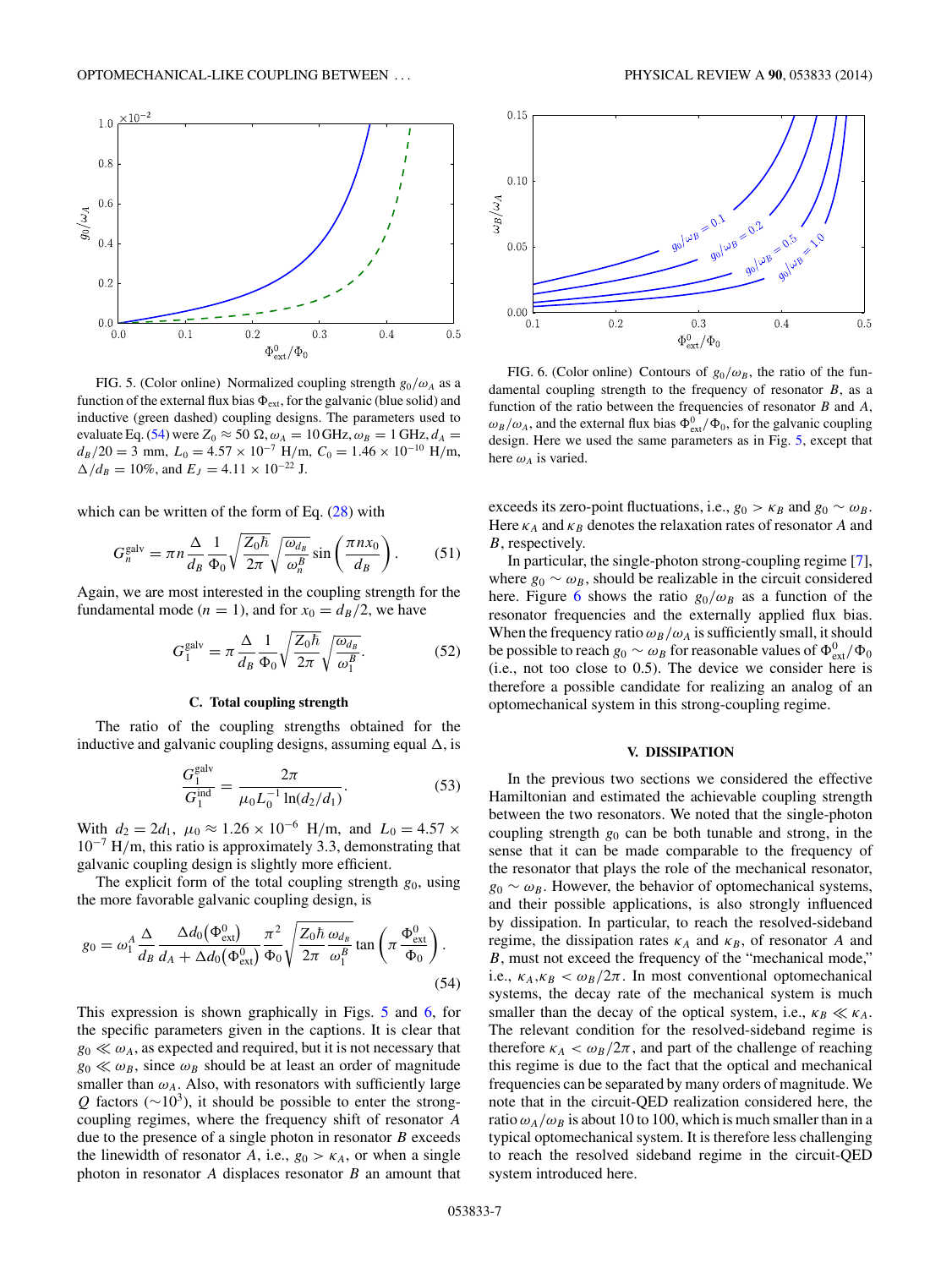#### <span id="page-7-0"></span>J. R. JOHANSSON, G. JOHANSSON, AND FRANCO NORI PHYSICAL REVIEW A **90**, 053833 (2014)

Thus we can choose the quality factors of superconducting transmission-line resonators, which are mainly determined by the capacitive coupling between the resonator and the external transmission line. These capacitors, denoted by  $C_A$  and  $C_B$  in Fig. [1,](#page-1-0) give rise to an external dissipation rate *κ*ext. This is, of course, also the natural port for driving and reading out the state of the resonators. The internal dissipation, for example due to resistive and dielectric losses in the resonator, can be made small and the internal dissipation rate is thus usually negligible compared to the external dissipation rate,  $\kappa_{\text{int}} \ll \kappa_{\text{ext}}$ . The total dissipation rate of a resonator is therefore  $\kappa = \kappa_{\text{int}} +$  $\kappa_{\text{ext}} \approx \kappa_{\text{ext}}$ . Experiments have demonstrated that quality factors exceeding 10 000 are readily achievable [\[61\]](#page-9-0). Resonators that are terminated by a SQUID device, as is the case with resonator *A*, can in principle suffer from additional energy loss through the SQUID, corresponding to an increase of the internal decay rate. However, experiments have demonstrated that also this kind of device can be readily manufactured with quality factors between 5000 and 10 000 [\[47\]](#page-9-0), and that the quality factors of such resonators are not significantly decreased when the bias point is rapidly changed. This indicates that decay rates for the resonators considered here can be made much smaller than the frequencies of both resonators,  $\kappa_A, \kappa_B \ll \omega_A, \omega_B$ . However, the external decay rate can be designed in the fabrication process, and it is also possible to selectively make  $\kappa_A$  or  $\kappa_B$ larger or smaller than the relevant resonator frequencies,  $\omega_A$ and  $\omega_B$ . It should therefore also be possible to realize, for example, the "reversed dissipation regime" (where  $\kappa_B \gg \kappa_A$ ) considered in Ref. [\[62\]](#page-9-0).

## **VI. ARRAYS OF COUPLED RESONATORS**

Using the nonlinear coupling mechanism for microwave resonators that we have investigated here, it is straightforward to imagine all-electrical networks, or arrays, of analog optomechanical resonators. Superstructures of optomechanical systems, for example optomechanical crystal arrays [\[63\]](#page-9-0), have recently received considerable attention [\[64\]](#page-9-0) for their potential applications in quantum information processing [\[65\]](#page-9-0) and quantum simulation [\[66,67\]](#page-9-0). Implementing such systems with the all-electrical SQUID-coupled resonators considered here could have advantages in terms of designability, coupling strengths, and *in situ* controllability. Also, since all resonators in this architecture are electrical, they could all be probed and driven using the same microwave technologies. It is also relatively easy to construct various topologies among the coupled resonators, as we show below.

In a network of linearly coupled optomechanical systems, we can write the Hamiltonian for a single unit consisting of two nonlinearly coupled resonators as

$$
H_i/\hbar = \omega_A^{(i)} a_i^{\dagger} a_i + \omega_B^{(i)} b_i^{\dagger} b_i - g_i a_i^{\dagger} a_i (b_i + b_i^{\dagger}) + \epsilon_A^{(i)} (a_i + a_i^{\dagger}) + \epsilon_B^{(i)} (b_i + b_i^{\dagger}),
$$
(55)

where we have included driving fields applied to the two resonators, with amplitudes  $\epsilon_A^{(i)}$  and  $\epsilon_B^{(i)}$ , for resonator *A* and *B*, respectively. Apart from the additional driving fields, this Hamiltonian has the form of the effective Hamiltonian Eq. [\(30\)](#page-3-0). The driving fields can be easily applied via the capacitive coupling to the external transmission lines.



FIG. 7. (Color online) Three possible networks of nonlinearly coupled microwave resonators. These circuits represent all-electrical networks of resonators that are analogous to arrays of optomechanical systems. The electrical implementation here replaces the mechanical resonator with an electrical resonator, while keeping the nonlinear interaction. With different layouts it is possible to create networks where the "mechanical" (a), "optical" (b), or both (c) systems are coupled.

The Hamiltonian of a general linearly coupled nearestneighbor array of these unit systems can then be written of the form

$$
H = \sum_{i} H_{i} + J \sum_{\langle i,j \rangle} (a_{i}^{\dagger} a_{j} + a_{i} a_{j}^{\dagger}) + K \sum_{\langle i,j \rangle} (b_{i}^{\dagger} b_{j} + b_{i} b_{j}^{\dagger}).
$$
 (56)

Here *K* and *J* are the strengths of the linear coupling between resonators in different unit cells. In the case of electrical resonators, this type of coupling is realized using capacitive coupling between the resonators, and the strength of the coupling can be controlled in the design of the corresponding capacitances. Whether either or both of *K* and *J* are nonzero in a particular implementation depends on the layout. In Fig. 7, three possible layouts are shown schematically. The layout in Fig.  $7(a)$  is a realization of a system described by the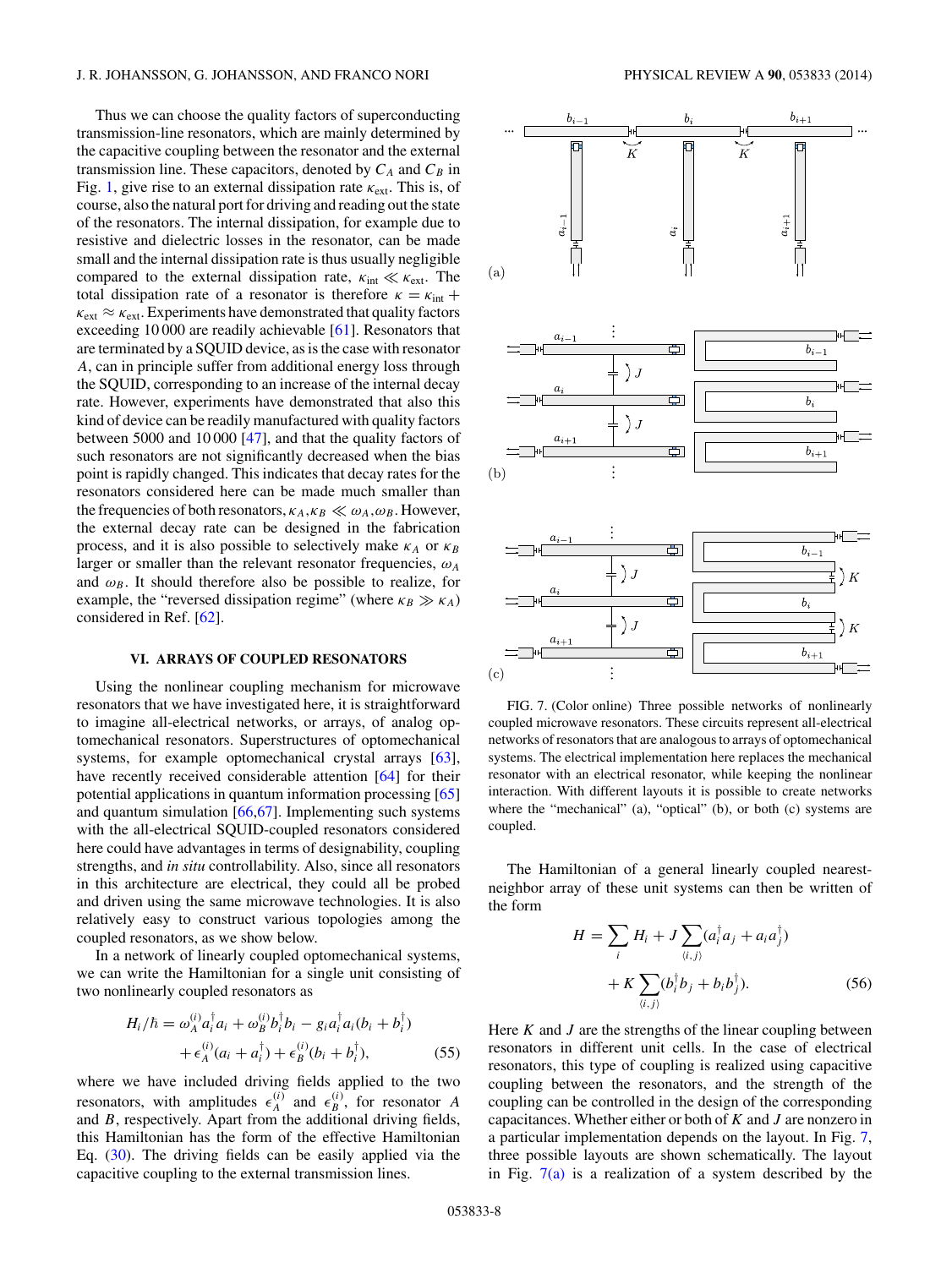<span id="page-8-0"></span>Hamiltonian Eq. [\(56\)](#page-7-0) with  $J = 0$  and  $K > 0$  (i.e., coupled "mechanical" systems), Fig.  $7(b)$  is a realization of a system with  $K = 0$  and  $J > 0$  (i.e., coupled "optical" systems), and Fig.  $7(c)$  is a realization of a system where both  $J > 0$  and  $K > 0$  (i.e., both the mechanical and the optical systems are coupled).

## **VII. CONCLUSIONS**

We have introduced and analyzed a nonlinear coupling mechanism for superconducting microwave resonators. With the proposed coupling scheme, it is possible to realize analogs of optomechanical systems in an all-electrical circuit. The optomechanical-like interaction can be made both strong and tunable through an externally applied flux bias. This all-electrical realization of optomechanical-like systems could therefore be used to explore the optomechanical model in

new interesting regimes. We have also discussed potential applications of this circuit realization of the optomechanical model as an alternative way of implementing arrays of "optomechanical" systems, which can be used, for example, in quantum simulator applications.We believe that the introduced nonlinear coupling provides new opportunities for implementing analogs of quantum systems in superconducting circuits.

# **ACKNOWLEDGMENTS**

We wish to thank X.-Y. Lü, H. Jing, J. Bylander, and E.-J. Kim for helpful discussions. This work was partly supported by the RIKEN iTHES Project, MURI Center for Dynamic Magneto-Optics, JSPS-RFBR No. 12-02-92100, and a Grantin-Aid for Scientific Research (S). G.J. acknowledges funding from the Swedish Research Council and from the EU through the ERC and the projects PROMISCE and SCALEQIT.

- [1] J. Q. You and F. Nori, [Phys. Today](http://dx.doi.org/10.1063/1.2155757) **[58](http://dx.doi.org/10.1063/1.2155757)**, [42](http://dx.doi.org/10.1063/1.2155757) [\(2005\)](http://dx.doi.org/10.1063/1.2155757).
- [2] J. Clarke and F. K. Wilhelm, [Nature \(London\)](http://dx.doi.org/10.1038/nature07128) **[453](http://dx.doi.org/10.1038/nature07128)**, [1031](http://dx.doi.org/10.1038/nature07128) [\(2008\)](http://dx.doi.org/10.1038/nature07128).
- [3] J. Q. You and F. Nori, [Nature \(London\)](http://dx.doi.org/10.1038/nature10122) **[474](http://dx.doi.org/10.1038/nature10122)**, [589](http://dx.doi.org/10.1038/nature10122) [\(2011\)](http://dx.doi.org/10.1038/nature10122).
- [4] M. H. Devoret and R. J. Schoelkopf, [Science](http://dx.doi.org/10.1126/science.1231930) **[339](http://dx.doi.org/10.1126/science.1231930)**, [1169](http://dx.doi.org/10.1126/science.1231930) [\(2013\)](http://dx.doi.org/10.1126/science.1231930).
- [5] M. Poot and H. S. van der Zant, [Phys. Rep.](http://dx.doi.org/10.1016/j.physrep.2011.12.004) **[511](http://dx.doi.org/10.1016/j.physrep.2011.12.004)**, [273](http://dx.doi.org/10.1016/j.physrep.2011.12.004) [\(2012\)](http://dx.doi.org/10.1016/j.physrep.2011.12.004).
- [6] P. Meystre, [Ann. Phys. \(Leipzig\)](http://dx.doi.org/10.1002/andp.201200226) **[525](http://dx.doi.org/10.1002/andp.201200226)**, [215](http://dx.doi.org/10.1002/andp.201200226) [\(2013\)](http://dx.doi.org/10.1002/andp.201200226).
- [7] M. Aspelmeyer, T. J. Kippenberg, and F. Marquardt, [arXiv:1303.0733.](http://arxiv.org/abs/arXiv:1303.0733)
- [8] J. D. Teufel, T. Donner, D. Li, J. W. Harlow, M. S. Allman, K. Cicak, A. J. Sirois, J. D. Whittaker, K. W. Lehnert, and R. W. Simmonds, [Nature \(London\)](http://dx.doi.org/10.1038/nature10261) **[475](http://dx.doi.org/10.1038/nature10261)**, [359](http://dx.doi.org/10.1038/nature10261) [\(2011\)](http://dx.doi.org/10.1038/nature10261).
- [9] J. Chan, T. P. M. Alegre, A. H. Safavi-Naeini, J. T. Hill, A. Krause, S. Groblacher, M. Aspelmeyer, and O. Painter, [Nature \(London\)](http://dx.doi.org/10.1038/nature10461) **[478](http://dx.doi.org/10.1038/nature10461)**, [89](http://dx.doi.org/10.1038/nature10461) [\(2011\)](http://dx.doi.org/10.1038/nature10461).
- [10] S. Groblacher, K. Hammerer, M. R. Vanner, and M. Aspelmeyer, [Nature \(London\)](http://dx.doi.org/10.1038/nature08171) **[460](http://dx.doi.org/10.1038/nature08171)**, [724](http://dx.doi.org/10.1038/nature08171) [\(2009\)](http://dx.doi.org/10.1038/nature08171).
- [11] J. D. Teufel, D. Li, M. S. Allman, K. Cicak, A. J. Sirois, J. D. Whittaker, and R. W. Simmonds, [Nature \(London\)](http://dx.doi.org/10.1038/nature09898) **[471](http://dx.doi.org/10.1038/nature09898)**, [204](http://dx.doi.org/10.1038/nature09898) [\(2011\)](http://dx.doi.org/10.1038/nature09898).
- [12] E. Verhagen, S. Deleglise, S. Weis, A. Schliesser, and T. J. Kippenberg, [Nature \(London\)](http://dx.doi.org/10.1038/nature10787) **[482](http://dx.doi.org/10.1038/nature10787)**, [63](http://dx.doi.org/10.1038/nature10787) [\(2012\)](http://dx.doi.org/10.1038/nature10787).
- [13] D.W. C. Brooks, T. Botter, S. Schreppler, T. P. Purdy, N. Brahms, and D. M. Stamper-Kurn, [Nature \(London\)](http://dx.doi.org/10.1038/nature11325) **[488](http://dx.doi.org/10.1038/nature11325)**, [476](http://dx.doi.org/10.1038/nature11325) [\(2012\)](http://dx.doi.org/10.1038/nature11325).
- [14] A. H. Safavi-Naeini, S. Groblacher, J. T. Hill, J. Chan, M. Aspelmeyer, and O. Painter, [Nature \(London\)](http://dx.doi.org/10.1038/nature12307) **[500](http://dx.doi.org/10.1038/nature12307)**, [185](http://dx.doi.org/10.1038/nature12307) [\(2013\)](http://dx.doi.org/10.1038/nature12307).
- [15] C. A. Regal, J. D. Teufel, and K. W. Lehnert, [Nat. Phys.](http://dx.doi.org/10.1038/nphys974) **[4](http://dx.doi.org/10.1038/nphys974)**, [555](http://dx.doi.org/10.1038/nphys974) [\(2008\)](http://dx.doi.org/10.1038/nphys974).
- [16] J. Teufel, T. Donner, M. Castellanos-Beltran, J. Harlow, and K. Lehnert, [Nat. Nanotechnol.](http://dx.doi.org/10.1038/nnano.2009.343) **[4](http://dx.doi.org/10.1038/nnano.2009.343)**, [820](http://dx.doi.org/10.1038/nnano.2009.343) [\(2009\)](http://dx.doi.org/10.1038/nnano.2009.343).
- [17] J. B. Hertzberg, T. Rocheleau, T. Ndukum, M. Savva, A. A. Clerk, and K. C. Schwab, [Nat. Phys.](http://dx.doi.org/10.1038/nphys1479) **[6](http://dx.doi.org/10.1038/nphys1479)**, [213](http://dx.doi.org/10.1038/nphys1479) [\(2009\)](http://dx.doi.org/10.1038/nphys1479).
- [18] T. A. Palomaki, J. W. Harlow, J. D. Teufel, R. W. Simmonds, and K. W. Lehnert, [Nature \(London\)](http://dx.doi.org/10.1038/nature11915) **[495](http://dx.doi.org/10.1038/nature11915)**, [210](http://dx.doi.org/10.1038/nature11915) [\(2013\)](http://dx.doi.org/10.1038/nature11915).
- [19] T. A. Palomaki, J. D. Teufel, R. W. Simmonds, and K. W. Lehnert, [Science](http://dx.doi.org/10.1126/science.1244563) **[342](http://dx.doi.org/10.1126/science.1244563)**, [710](http://dx.doi.org/10.1126/science.1244563) [\(2013\)](http://dx.doi.org/10.1126/science.1244563).
- [20] J. Q. You and F. Nori, [Phys. Rev. B](http://dx.doi.org/10.1103/PhysRevB.68.064509) **[68](http://dx.doi.org/10.1103/PhysRevB.68.064509)**, [064509](http://dx.doi.org/10.1103/PhysRevB.68.064509) [\(2003\)](http://dx.doi.org/10.1103/PhysRevB.68.064509).
- [21] A. Blais, R.-S. Huang, A. Wallraff, S. M. Girvin, and R. J. Schoelkopf, [Phys. Rev. A](http://dx.doi.org/10.1103/PhysRevA.69.062320) **[69](http://dx.doi.org/10.1103/PhysRevA.69.062320)**, [062320](http://dx.doi.org/10.1103/PhysRevA.69.062320) [\(2004\)](http://dx.doi.org/10.1103/PhysRevA.69.062320).
- [22] R. J. Schoelkopf and S. M. Girvin, [Nature \(London\)](http://dx.doi.org/10.1038/451664a) **[451](http://dx.doi.org/10.1038/451664a)**, [664](http://dx.doi.org/10.1038/451664a) [\(2008\)](http://dx.doi.org/10.1038/451664a).
- [23] T. Duty, G. Johansson, K. Bladh, D. Gunnarsson, C. Wilson, and P. Delsing, [Phys. Rev. Lett.](http://dx.doi.org/10.1103/PhysRevLett.95.206807) **[95](http://dx.doi.org/10.1103/PhysRevLett.95.206807)**, [206807](http://dx.doi.org/10.1103/PhysRevLett.95.206807) [\(2005\)](http://dx.doi.org/10.1103/PhysRevLett.95.206807).
- [24] A. Wallraff, D. I. Schuster, A. Blais, L. Frunzio, J. Majer, [M. H. Devoret, S. M. Girvin, and R. J. Schoelkopf,](http://dx.doi.org/10.1103/PhysRevLett.95.060501) Phys. Rev. Lett. **[95](http://dx.doi.org/10.1103/PhysRevLett.95.060501)**, [060501](http://dx.doi.org/10.1103/PhysRevLett.95.060501) [\(2005\)](http://dx.doi.org/10.1103/PhysRevLett.95.060501).
- [25] I. Siddiqi, R. Vijay, M. Metcalfe, E. Boaknin, L. Frunzio, R. J. Schoelkopf, and M. H. Devoret, [Phys. Rev. B](http://dx.doi.org/10.1103/PhysRevB.73.054510) **[73](http://dx.doi.org/10.1103/PhysRevB.73.054510)**, [054510](http://dx.doi.org/10.1103/PhysRevB.73.054510) [\(2006\)](http://dx.doi.org/10.1103/PhysRevB.73.054510).
- [26] A. Lupaşcu, E. F. C. Driessen, L. Roschier, C. J. P. M. Harmans, and J. E. Mooij, [Phys. Rev. Lett.](http://dx.doi.org/10.1103/PhysRevLett.96.127003) **[96](http://dx.doi.org/10.1103/PhysRevLett.96.127003)**, [127003](http://dx.doi.org/10.1103/PhysRevLett.96.127003) [\(2006\)](http://dx.doi.org/10.1103/PhysRevLett.96.127003).
- [27] M. R. Delbecq, V. Schmitt, F. D. Parmentier, N. Roch, J. J. Viennot, G. Fève, B. Huard, C. Mora, A. Cottet, and T. Kontos, [Phys. Rev. Lett.](http://dx.doi.org/10.1103/PhysRevLett.107.256804) **[107](http://dx.doi.org/10.1103/PhysRevLett.107.256804)**, [256804](http://dx.doi.org/10.1103/PhysRevLett.107.256804) [\(2011\)](http://dx.doi.org/10.1103/PhysRevLett.107.256804).
- [28] S. J. Chorley, J. Wabnig, Z. V. Penfold-Fitch, K. D. Petersson, J. Frake, C. G. Smith, and M. R. Buitelaar, [Phys. Rev. Lett.](http://dx.doi.org/10.1103/PhysRevLett.108.036802) **[108](http://dx.doi.org/10.1103/PhysRevLett.108.036802)**, [036802](http://dx.doi.org/10.1103/PhysRevLett.108.036802) [\(2012\)](http://dx.doi.org/10.1103/PhysRevLett.108.036802).
- [29] T. Frey, P. J. Leek, M. Beck, A. Blais, T. Ihn, K. Ensslin, and A. Wallraff, [Phys. Rev. Lett.](http://dx.doi.org/10.1103/PhysRevLett.108.046807) **[108](http://dx.doi.org/10.1103/PhysRevLett.108.046807)**, [046807](http://dx.doi.org/10.1103/PhysRevLett.108.046807) [\(2012\)](http://dx.doi.org/10.1103/PhysRevLett.108.046807).
- [30] J. I. Colless, A. C. Mahoney, J. M. Hornibrook, A. C. Doherty, H. Lu, A. C. Gossard, and D. J. Reilly, [Phys. Rev. Lett.](http://dx.doi.org/10.1103/PhysRevLett.110.046805) **[110](http://dx.doi.org/10.1103/PhysRevLett.110.046805)**, [046805](http://dx.doi.org/10.1103/PhysRevLett.110.046805) [\(2013\)](http://dx.doi.org/10.1103/PhysRevLett.110.046805).
- [31] Z.-L. Xiang, S. Ashhab, J. Q. You, and F. Nori, [Rev. Mod. Phys.](http://dx.doi.org/10.1103/RevModPhys.85.623) **[85](http://dx.doi.org/10.1103/RevModPhys.85.623)**, [623](http://dx.doi.org/10.1103/RevModPhys.85.623) [\(2013\)](http://dx.doi.org/10.1103/RevModPhys.85.623).
- [32] [L. Zhou, Z. R. Gong, Y.-X. Liu, C. P. Sun, and F. Nori,](http://dx.doi.org/10.1103/PhysRevLett.101.100501) Phys. Rev. Lett. **[101](http://dx.doi.org/10.1103/PhysRevLett.101.100501)**, [100501](http://dx.doi.org/10.1103/PhysRevLett.101.100501) [\(2008\)](http://dx.doi.org/10.1103/PhysRevLett.101.100501).
- [33] F. Helmer, M. Mariantoni, A. G. Fowler, J. von Delft, E. Solano, and F. Marquardt, [Europhys. Lett.](http://dx.doi.org/10.1209/0295-5075/85/50007) **[85](http://dx.doi.org/10.1209/0295-5075/85/50007)**, [50007](http://dx.doi.org/10.1209/0295-5075/85/50007) [\(2009\)](http://dx.doi.org/10.1209/0295-5075/85/50007).
- [34] S. Schmidt, D. Gerace, A. A. Houck, G. Blatter, and H. E. Türeci, *[Phys. Rev. B](http://dx.doi.org/10.1103/PhysRevB.82.100507)* **[82](http://dx.doi.org/10.1103/PhysRevB.82.100507)**, [100507](http://dx.doi.org/10.1103/PhysRevB.82.100507) [\(2010\)](http://dx.doi.org/10.1103/PhysRevB.82.100507).
- [35] D. L. Underwood, W. E. Shanks, J. Koch, and A. A. Houck, [Phys. Rev. A](http://dx.doi.org/10.1103/PhysRevA.86.023837) **[86](http://dx.doi.org/10.1103/PhysRevA.86.023837)**, [023837](http://dx.doi.org/10.1103/PhysRevA.86.023837) [\(2012\)](http://dx.doi.org/10.1103/PhysRevA.86.023837).
- [36] B. Peropadre, D. Zueco, F. Wulschner, F. Deppe, A. Marx, R. Gross, and J. J. Garcia-Ripoll, [Phys. Rev. B](http://dx.doi.org/10.1103/PhysRevB.87.134504) **[87](http://dx.doi.org/10.1103/PhysRevB.87.134504)**, [134504](http://dx.doi.org/10.1103/PhysRevB.87.134504) [\(2013\)](http://dx.doi.org/10.1103/PhysRevB.87.134504).
- [37] P. Rabl, [Phys. Rev. Lett.](http://dx.doi.org/10.1103/PhysRevLett.107.063601) **[107](http://dx.doi.org/10.1103/PhysRevLett.107.063601)**, [063601](http://dx.doi.org/10.1103/PhysRevLett.107.063601) [\(2011\)](http://dx.doi.org/10.1103/PhysRevLett.107.063601).
- [38] A. Nunnenkamp, K. Børkje, and S. M. Girvin, [Phys. Rev. Lett.](http://dx.doi.org/10.1103/PhysRevLett.107.063602) **[107](http://dx.doi.org/10.1103/PhysRevLett.107.063602)**, [063602](http://dx.doi.org/10.1103/PhysRevLett.107.063602) [\(2011\)](http://dx.doi.org/10.1103/PhysRevLett.107.063602).